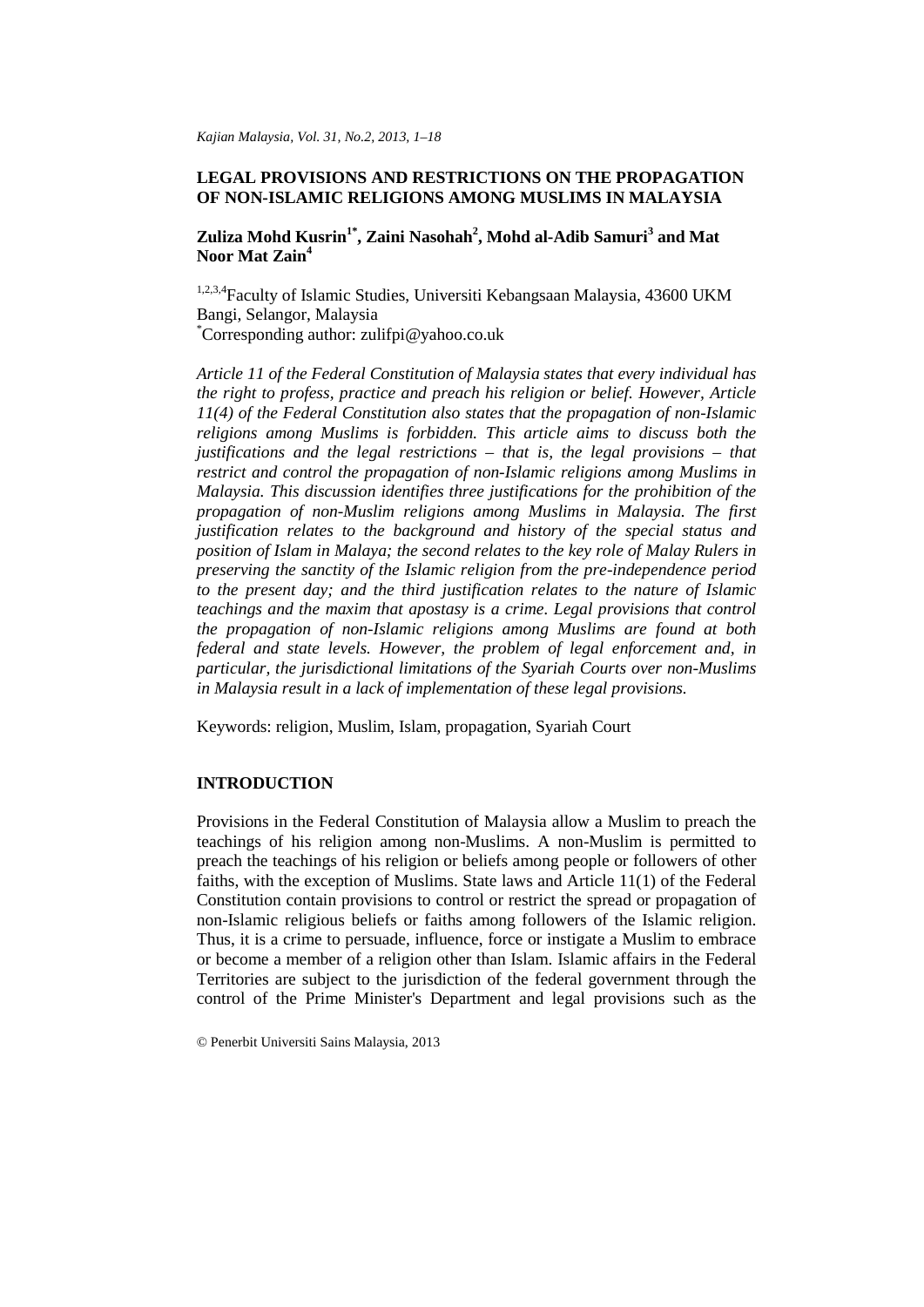Administration of Islamic Law (Federal Territories) Act 1933 (Act 505) and the Syariah Criminal Offences (Federal Territories) Act 1997 (Act 559).

At a cursory glance, the restrictions imposed on non-Muslims appear to be discriminatory in terms of freedom of religion. However, Islam is the official religion of the Federation. Thus, it can be argued that this provision is appropriate for preserving the sanctity of Islam. Commenting on Article 11(4) of the Federal Constitution, Salleh Abas opined that the need for such a provision necessarily follows from the provision that Islam is the official religion of the Federation. In addition, the purpose of the article is to safeguard the Sunni schools of law practiced by the Muslim society in Malaysia from exposure to any doctrine or belief that contradicts true Islamic teachings, whether its propagation is among Muslims or non-Muslims (Mohd Salleh, 1986: 7).

This matter is closely linked to three factors that determine the special position of Islam, which was recognised even before independence, as stated in *Ramah v. Laton* [1927] 6 Federated Malay State Law Reform 128 and *Shaik Abdul Latif dll v. Shaikh Elias Bux* [1915] 1 Federated Malay State Law Reform 204 and affirmed by Ahmad and Ahilemah (2007: 50–51). The main role of the Malay Rulers is to preserve the sanctity of Islam and Islamic teachings that declare apostasy a crime punishable by *hudud* law. These three factors form a clear justification for the legal restrictions, whether at the federal or state level, by forbidding acts that constitute the propagation of teachings of non-Islamic religions among Muslims in Malaysia. Although Article 11 of the Federal Constitution recognises freedom of religion, other matters in the Constitution clearly show that freedom of religion does not amount to equal rights. This is apparent when Article 11 is read together with Article 11(4) and Article 12(2).

To preserve the sanctity of the Islamic faith, which is regarded as having the advantage of legislation over other religions in Malaysia, almost every state in Malaysia has passed and gazetted enactments that control the propagation of non-Islamic faiths among Muslims. Several provisions state that acts in contempt of the Islamic religion and the propagation of non-Islamic religions among Muslims in Malaysia are included as crimes under syariah law. Usually, the criminal behaviour or offence of propagating non-Islamic religion among Muslims is committed by non-Muslims or former Muslims who become apostates. In terms of jurisdiction, the Syariah Court is subject to the limitation of hearing only cases of Muslims, causing the legal provisions to be inadequately implemented. This article focuses on the above issue and analyses matters related to justifications for the legal provisions restricting the propagation of non-Islamic religions among Muslims at federal and state levels as well as the problem of the implementation of these laws in Malaysia.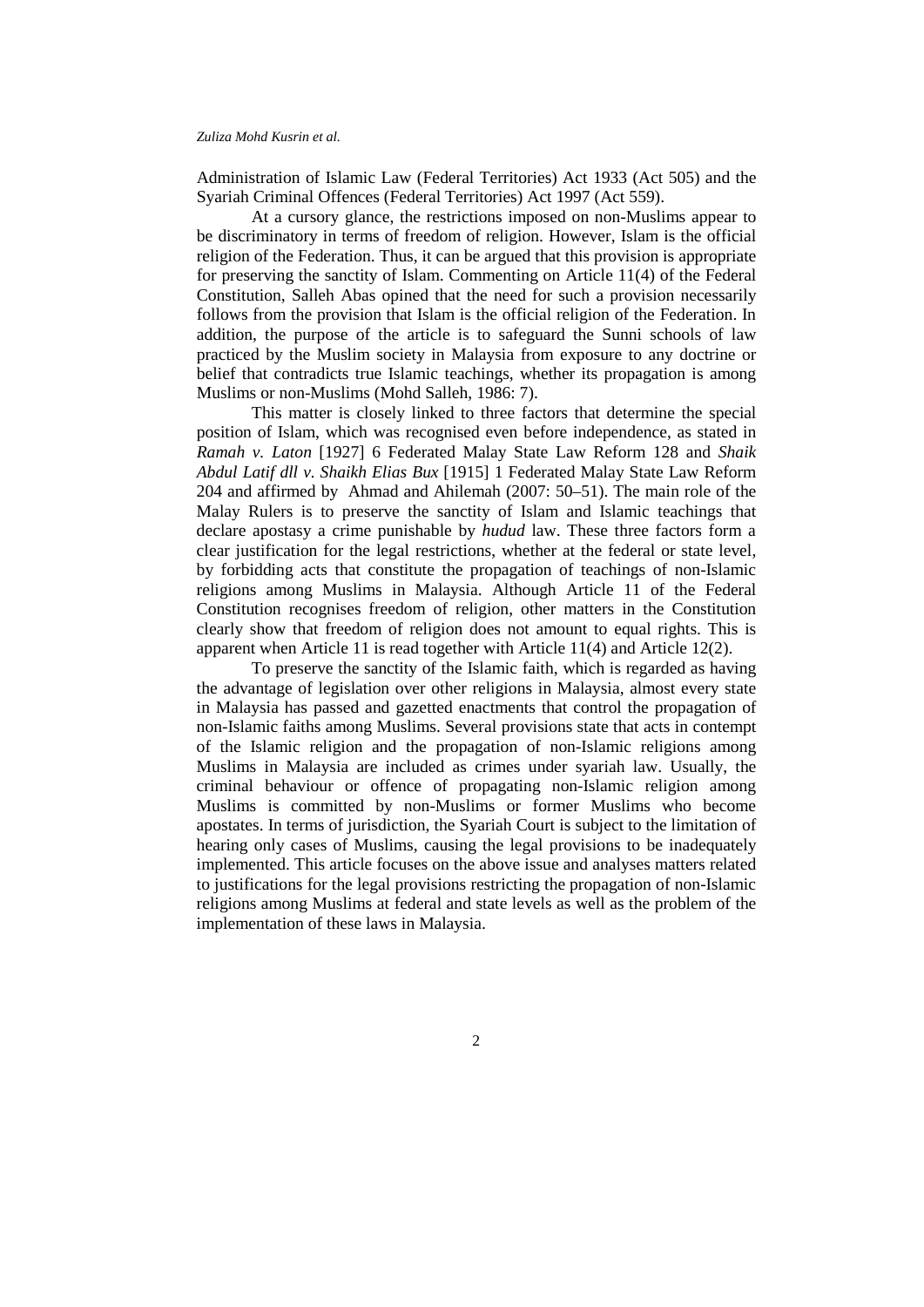# **JUSTIFICATIONS FOR LEGAL RESTRICTIONS ON THE PROPAGATION OF NON-ISLAMIC RELIGIONS AMONG MUSLIMS**

Article 11(4) of the Federal Constitution only restricts the propagation of non-Islamic religions among Muslims. This discussion identifies three factors that are used to justify these legal restrictions: (1) the history of the recognition of Islam as the official religion of the Federation; (2) the role of the Malay Rulers in preserving the special status of the Islamic religion and teachings; and (3) Islamic teachings that regard apostasy as a crime under religious law.

# **HISTORY OF THE RECOGNITION OF ISLAM AS THE OFFICIAL RELIGION OF THE FEDERATION**

Article 3 of the Federal Constitution states that Islam is the religion of the Federation. However, this recognition provides space for followers of other beliefs or religions to practice their faith in peace and harmony anywhere in the Federation, as stated in Article 11. Although legal provisions uphold the position of Islam, they are not intended to recognise Malaysia as an Islamic state because, as the first Prime Minister of Malaysia, Tunku Abdul Rahman, argued, the provision of Article 3 is closely linked to the historical status of Islam in Malaya before independence. After the arrival of Islamic influence in Malaya, the Islamic religion gained an honourable position due to a number of factors, including the impact of the Malay Rulers embracing Islam, followed by the Malay nobles and then by the masses (Haron, 1989: 26–27). However, according to Malay history (*Sulalatus Salatin*), Islam first gained a foothold in the Malay world in the early 15th century when Malacca was upheld as an Islamic state by Raja Kecik Besar, whose title was Sultan Muhammad Syah (A. Samad, 1979: 68). The local population's undivided allegiance to the Sultan led them to embrace Islam en masse. Thus, the issue of freedom of worship did not arise because subjects in the feudal age, who believed in the sovereign power of their kings, obeyed all commands and actions of the rulers to avoid their wrath. Further, to preserve the sanctity and dignity of the Islamic religion, a person was forbidden to change or abandon his religion at will. This was a direct consequence of legal provisions for the crime of apostasy, as stated in Clause 36 of the *Undang-undang Melaka* (Liaw, 1976: 148–149).

The inclination of the rulers and the local population towards Islamic teachings had an indirect influence on the state's administration of rules that were mostly, though not comprehensively, based on Islamic law (Ismail, 1991: 126). For example, the Laws of Malacca incorporated specific aspects of Islamic law encompassing criminal, *muamalat* (transactions), family and evidence laws as well as procedures and international relations. This incorporation illustrates the recognition of Islam as the official religion while at the same time demonstrating the practice of its teachings in the kingdom's administration. The status of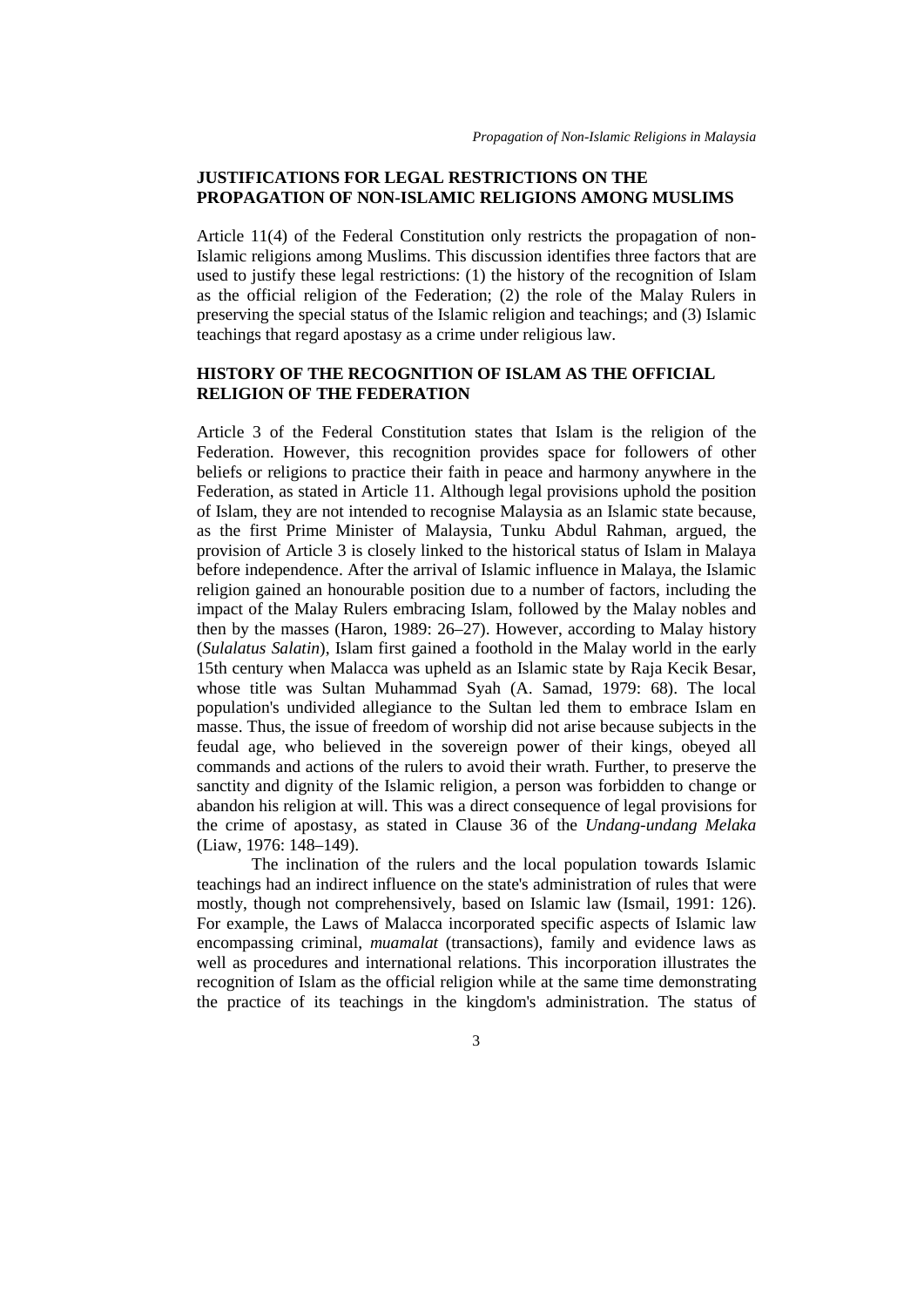Malacca as an influential kingdom was a factor in the extension of the implementation of Islamic law to several other nearby states, such as Johore, Perak, Kedah, Negeri Sembilan and Pahang, albeit with some modifications according to local requirements. Consequently, *Risalah Hukum Kanun Melaka* (Laws of Malacca), a combination of *Adat Law* and Islamic laws, became a reference and a guide.

As for the non-Muslim inhabitants, it can be deduced from historical statements that they were free to profess their respective faiths even though the ruler embraced Islam. This is evidenced by the attitude of the rulers, who treated all visitors well, whether they were religious scholars, traders or even paid soldiers. The population of this multi-ethnic society, comprising Indians, Chinese, Javanese and Arabs, proves the existence of a plural society that practised various faiths and beliefs and used the Malay language as a unifying tool of communication (Haron, 1989: 67–74).

While Malaya was under British patronage, the practice of freedom of religion was perceived through the right to be tried in court according to an individual's personal law, particularly in matters of marriage, divorce and wills. This statement was reinforced by the decision in the case of *Chulas v. Kalson* [1867] Leic 462 that English common law would not be followed where the local inhabitants had their own personal laws as its general application would result in injustice and oppression. A similar obiter dictum was recorded in the case of *Karpen v. Tandil* [1895] 3 Straits Settlement Law Reform 58. The position of Islamic law, which was once the law of Malacca, was preserved, as seen in the decision of *Ramah v. Laton* [1972] 6 Federated Malay States Law Reform 128, in which the majority in the Court of Appeal decided that Islamic law was not a foreign law; rather, it was a local law in the Malay States and therefore required judicial recognition by the courts. This case became a precedent in another case, that of *Patimah v. Harris* [1939] Malayan Law Journal 134, which decided that Islamic law was part of the *Undang-undang* (Laws of) Johor.

After Malaya achieved independence, there were several provisions in the Federal Constitution that could be interpreted as confirming the special position of Islam in the Federal Constitution. The provisions of Article 3, Article 11(1)(4), Article 12(2), Article 74(2), Article 121(1A), Schedule 9 of State List, Article 150(6A) and Article 160 (definition of Malay) placed Islam in a special position in comparison to other religions in Malaysia. Hence, equal rights, as stated in Article 8 of the Federal Constitution, must be analysed and read together with the aforementioned provisions by applying the rule of harmonious construction to avoid prejudicing the provisions that give Islam its special position. The rule of harmonious construction is mentioned by Justice Faiza Thamby Chik in the case of *Lina Joy v. Majlis Agama Islam Wilayah Persekutuan dan dua lagi* [2004] 2 Malayan Law Journal, 119 at 129: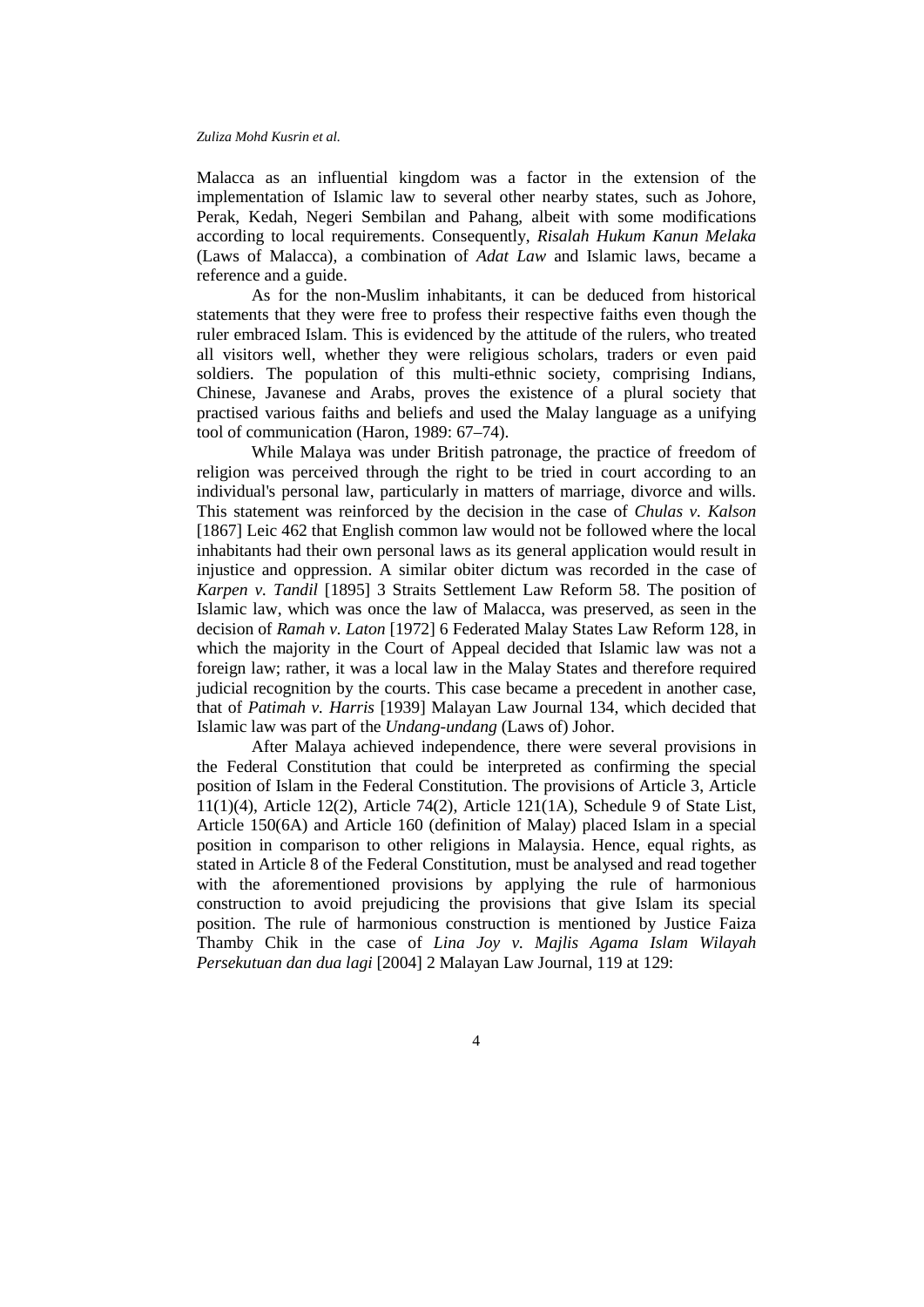The difference in treatment among the religions (by placing Islam in a special position) can be understood by taking into context the history of this country, whereby Islam has been the basic law (of the land) since the twelfth century. Hence, the status of Islam as state religion is not something new; rather, historically it gained a foothold in (Malaya) about 600 years before the British arrival. Therefore, the Federal Constitution 1957 does not undermine the special position of Islam in it. From the point of recognition of the special status of Islam in the history of Malaya, a specific provision in the form of Article 11(4) has been inserted in the Constitution to preserve the Islamic religion as well as protect its followers in Malaysia.

However, it must be noted that the provision regarding Islam does not make either the Federal Constitution or the country Islamic. The provision only gives an advantage and a privilege to Islam, and it does not contradict the concept of freedom of religion. From one perspective, the status of Islam in the Federal Constitution actually specifies the continuation of this status, the validity of which is rooted in history. This understanding can nevertheless be criticised due to the sheer number of provisions that give priority and preference to Islam.

Abdul Aziz Bari notes that even though there is no specific provision in the Federal Constitution that clearly states that Islamic Law can be implemented comprehensively in Malaysia, the numerous provisions that relate to Islamic law should be interpreted in the spirit of Islam to preserve the position of Islam as the religion of the Federation (Abdul Aziz, 2010: 1–10).

# **THE ROLE OF MALAY RULERS IN PRESERVING THE PRIVILEGES OF ISLAM**

The Malay Rulers have an intimate relationship with the position of Islam in Malaya. As clearly stated in the treaties between the Malay Rulers and the British, the privileges and sanctity of the Islamic religion are in the custodianship of the Malay Rulers. For instance, on 20 January 1874, Raja Muda Abdullah, the Sultan of Perak at that time, had signed and agreed to accept through the Pangkor Treaty a British resident "whose advice must be asked and acted upon on all questions other than those touching Malay religion and custom" (Winstedt, Wilkinson and Maxwell, 1974: 99). However, in strengthening their authority in terms of the administration of Malaya, the British could not avoid interfering with Malay customs and Islamic religion because the local laws were a combination of Customary Laws influenced by Islam. This was apparent in the stipulated legal provisions of the laws of Malacca (*Hukum Kanun Melaka*) and the Malay States of that time (Ahmad and Ahilemah, 2007: 48–50). After Malaya achieved independence, the position of the Malay Rulers in terms of religion in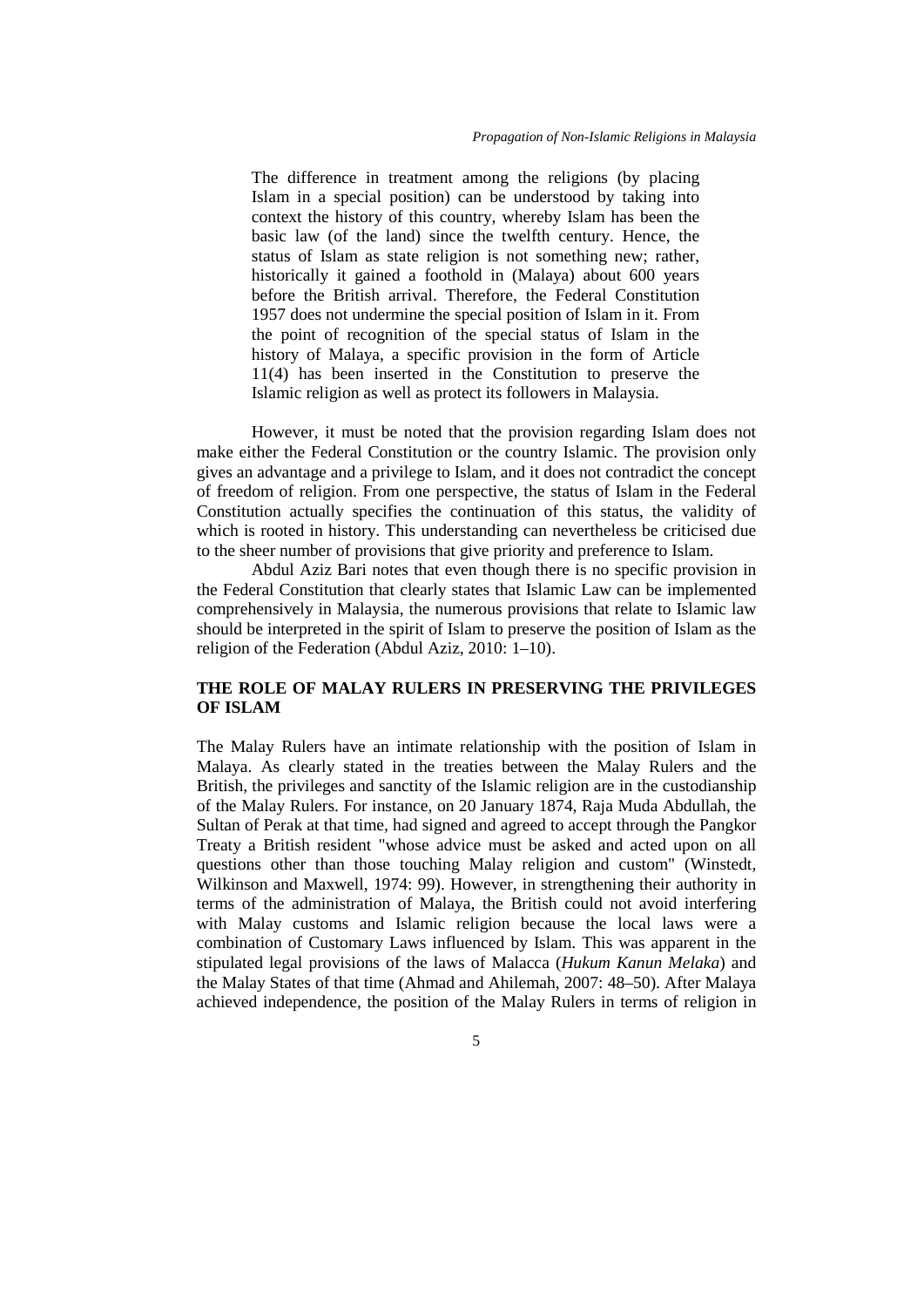the Constitution remained unchanged, just as before independence. As stated by Raja Nazrin in the Congress of State Islamic Councils of the whole of Malaysia,

All that is embedded in the Constitution upholds the spirit of the Seven Wills of the Malay Rulers, which firmly decrees, among others, that, Islam is the religion of the Federation, the Malay Language is the National Language, Malay Reserved Land is allocated and preserved, the special position of the Malays and the legitimate interests of other communities are protected, the sovereignty of the Malay Rulers to rule is permanently secured (*Agendadaily,* 2011).

The statement by the Prince, which reiterates Islam as one of the Seven Wills of the Malay Rulers, clearly shows the advantage of Islam over other religions in terms of status—a status that should be hereditarily preserved by the administrative helm of the Malay Rulers. Hence, all affairs involving Islam require the consent of the Malay Rulers as hereditary trustees charged with preserving the sanctity of Islam.

This requirement is clearly stated by the learned judge Mohd. Noor Abdullah in the case of *Meor Atiqulrahman Ishak dan yang lain v. Fatimah Sihi & others* [2000] 5 Malayan Law Journal, 375, in which he provided the following interpretation:

[...] The provision "Islam is a Federal religion but other religions may be practised in peace and harmony" means that Islam is the foremost religion among other religions embraced in this country. Islam is not equal to, neither sits together, nor stands at par with other religions. However, Islam sits above, walks ahead, is located in the field and its voice is heard loud. This means that the Government is responsible for preserving, illuminating and developing Islam as the Government is able to do at present, and other religions are to be appropriately lined up and positioned in a direction that guarantees that they may be practiced in peace and harmony without threatening the leading position of Islam.

Hence, the Malay Rulers play an important role in preserving and strengthening the position of Islam, which is evident in the oath of the Yang di-Pertuan Agong (The Constitutional Monarch) in the Federal Constitution, Fourth Schedule, Part 1, Pledge of the Yang di-Pertuan Agong:

[...] and We further pledge that We will solemnly and sincerely preserve at all times the Islamic religion and stand firm on a fair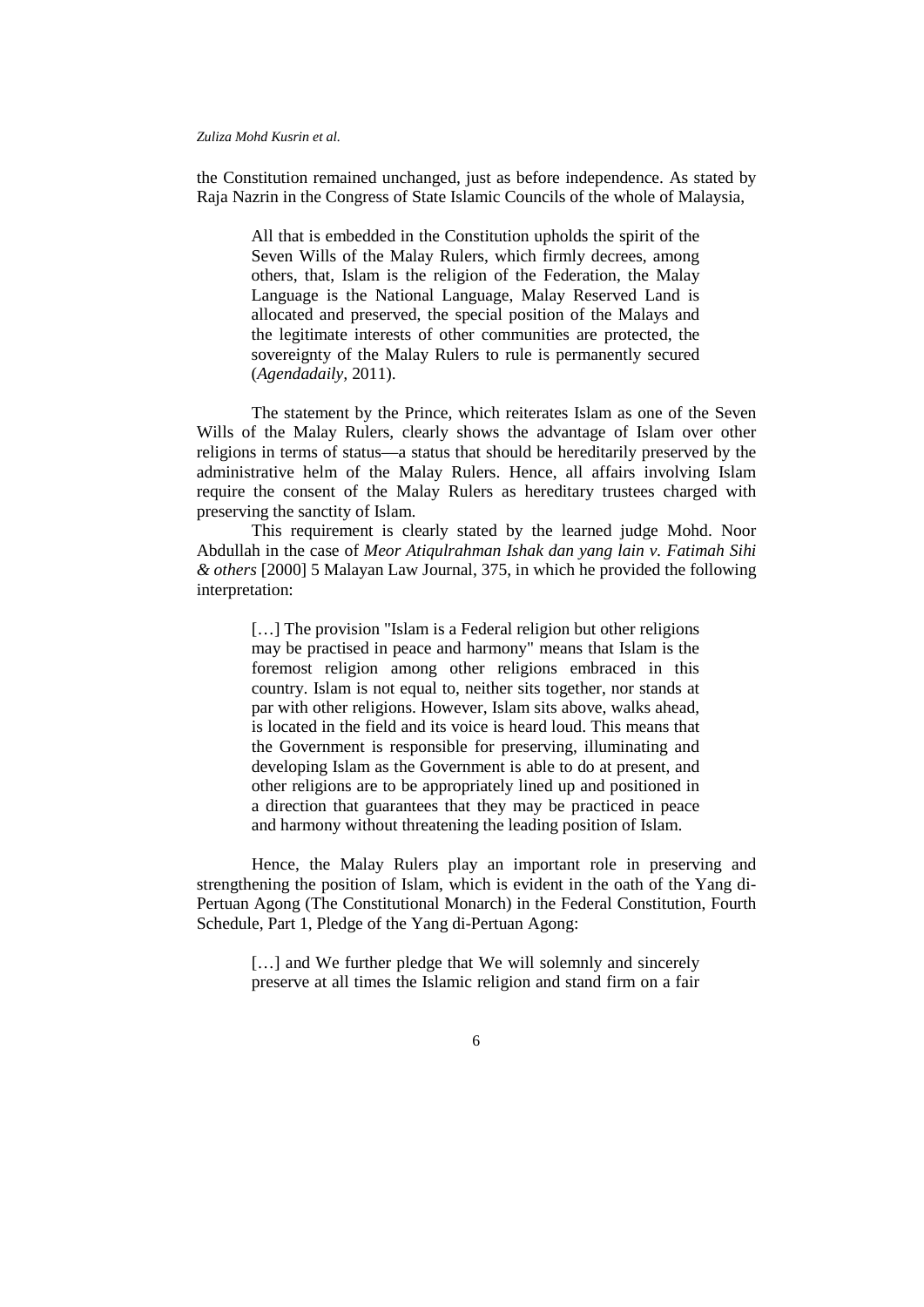and peaceful government in the State […] (Federal Constitution,  $2006$ ).

The Conference of Malay Rulers is the highest authority in matters of Islamic affairs, as stated in Article 38 of the Federal Constitution. Article 38(1) (c) discusses the authority that is vested in the Conference of Rulers to consent or withhold consent to any law that addresses Islam. The Malay Rulers must also be consulted and are responsible for giving advice on any matters dealing with Islam in Malaysia. Hence, the Malay Rulers have the right to disagree with any motion or bill of law concerning Islam in the State Legislature.

The Malay Rulers are state religious leaders who are regarded as sovereign rulers and legally hold a high position. At the federal level, the Yang di-Pertuan Agong is the Head of the Federation, and the Sultans are the leaders in their respective states. The Federal Constitution recognises the Yang di-Pertuan Agong as Head of the Islamic Religion for his own state and those states that do not have a Sultan, such as Malacca, Penang, Sabah and Sarawak. The Constitution specifies that in the performance of their duties as Heads of Religion, Malay Rulers may appoint a council to advise them. In addition to an Islamic Religious Council, other religious institutions, such as religious departments, officials such as the Mufti and Syariah court judges are under their authority.

# **APOSTASY IS DEEMED A CRIME IN SYARIAH LAW**

According to Syariah Law, the act of changing religion or leaving Islam is a grave offence and is included in the category of a *hudud* crime; if, after conviction, the accused refuses to repent, it is punishable by death (al-Qur'an, al-Baqarah, 2: 217). In Malaysia, legal provisions regarding the offence of attempting to abandon Islam or apostasy are included in state enactments. Only two states in Malaysia, Kelantan and Terengganu, have a provision for the death penalty for apostasy. These two states use the words apostasy or *irtidad* for the act of leaving Islam, whereas other states use the phrase "conversion out of Islam." However, legal limitations on the state's jurisdiction, which limit the maximum sentence to three years' imprisonment, whipping not more than six times and a fine of not more than RM5,000, have resulted in the *hudud* sentence enshrined in Islamic *hudud* to be reduced to *takzir*. For example, in the case of *Kamariah Ali & Yang Lain lwn. Kerajaan Negeri Kelantan & Satu Lagi* [2004] 3 Current Law Journal, 409, which occurred in the state of Kelantan, the sentence for the appellants, who had declared themselves apostates, was a prison term of two years. On appeal to the Kelantan Syariah Appeal Court, the court affirmed the conviction but reduced the sentence to one year, requiring them to be bonded for good behaviour for a period between three and five years.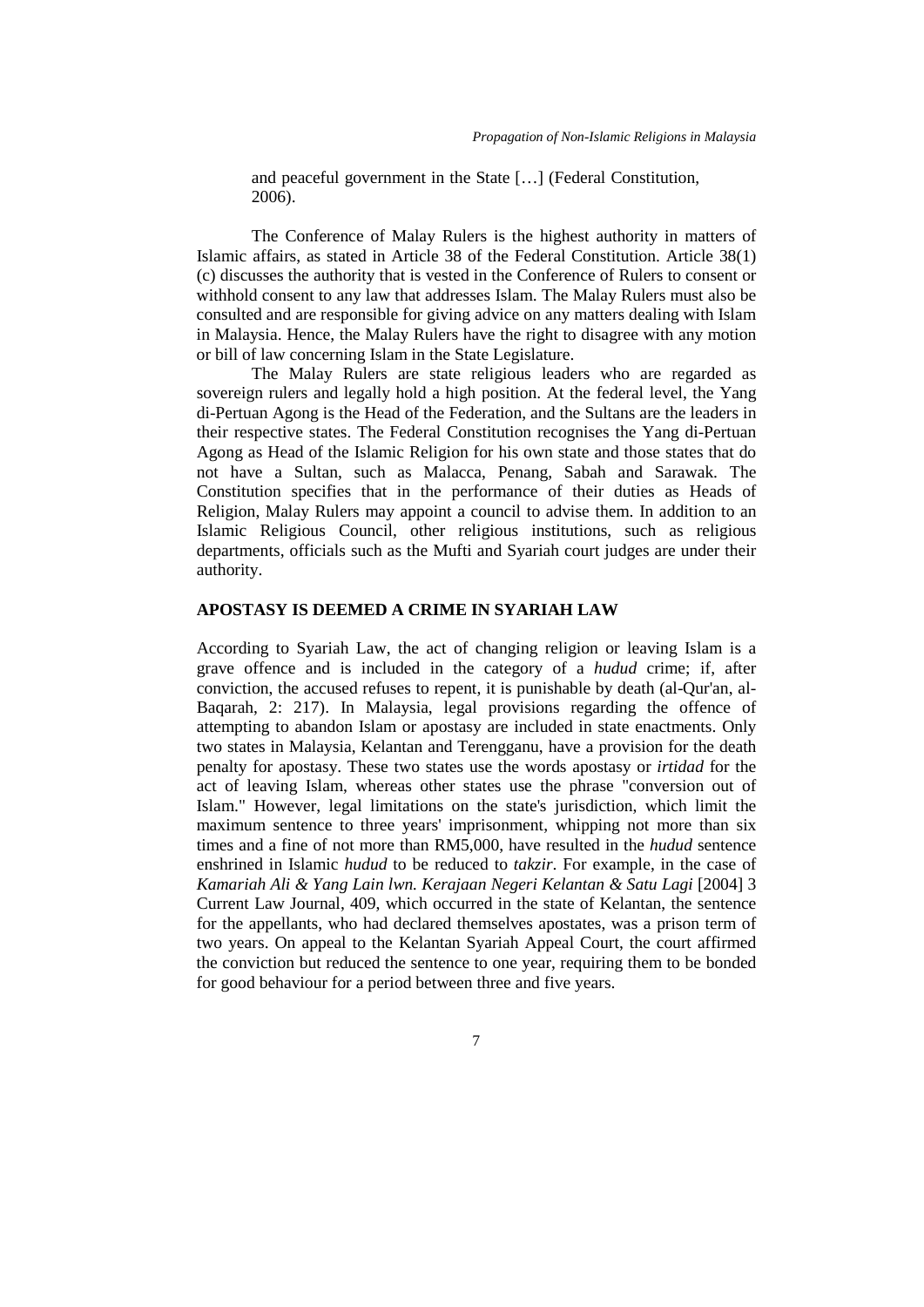Another apostasy case is the case of *Fatimah Tan Abdullah @ Tan Abdullah v. Majlis Agama Islam Pulau Pinang* (Syariah Court of Penang, case no. 07100043-0191-2006). The Syariah High Court allowed the application of Siti Fatimah Tan Abdullah @ Tan Abdullah, 39, to obtain a declaration of apostasy. This is the first case in Malaysia that involves a convert who is still alive since the Syariah Court was given the jurisdiction to manage this type of case. The former Judge of the Penang Syariah High Court, Othman Ibrahim, who heard the case and who is now the Chief Syariah Judge of Perlis, decided to declare apostasy after finding that the plaintiff had never practiced Islamic teachings since her conversion on 25 July 1998. According to her statement of claim, she was never convinced by Islamic teachings and only converted as a condition of her marriage to an Iranian citizen, Ferdoun Ashanian, on 16 September 2004. Siti Fatimah, who once worked as a cook, filed her application after she was abandoned by her husband, who disappeared without cause. In her claim, she stated that throughout the period after her conversion to Islam, she was, in fact, still worshipping the idols Tok Pek Kong, Kuang Tin Ne and Ti Kong (demi-goddess of the sky) according to her old religion, Buddhism, and she had continued eating pork. Consequently, the judge ordered the Penang Islamic Religious Council to revoke the woman's certificate of conversion. To change her status on her identity card, Siti Fatimah was asked to address the National Registration Department because this matter was not within the jurisdiction of the Syariah Court.

The decision in the case of Fatimah Tan can be distinguished from the decision in the case of *Daliph Kaur v. Pegawai Polis Bukit Mertajam & Anor* [1991] 3 Current Law Journal, 2768. In this case, the appellant had applied for a declaration that her deceased son had apostatised. She recounted allegations that while the deceased was still alive, he had rejected Islam by deed poll and returned to practicing Sikhism, that he was re-accepted as a Sikh and always attended Sikh rituals at a Sikh temple, that he continued to eat pork and that he was never circumcised. In this case, the parties mutually agreed to refer certain issues of Syariah to the Fatwa Committee of Kedah State. In determining the issues, the Fatwa Committee decided that the deceased had embraced Islam during his lifetime and had declared the statement of faith and that he was a Muslim and continued to be one. Consequently, the decision of the Syariah Court was to reject the claim that he had apostatised.

The statement by Ahmad Ibrahim, Judge of the Syariah Appellate Court, when deciding the case of *Akbar Ali & Satu Lagi v. Majlis Ugama Islam Negeri Sembilan & Yang Lain* [2004] (Sharia) Current Law Journal, 39 may explain the different decisions in the above two cases. Justice Ahmad Ibrahim stated,

In the circumstances, the issue at hand could not be determined upon the mere perusal of the facts. Such a weighty and serious issue must have called for the deliberations of experts and those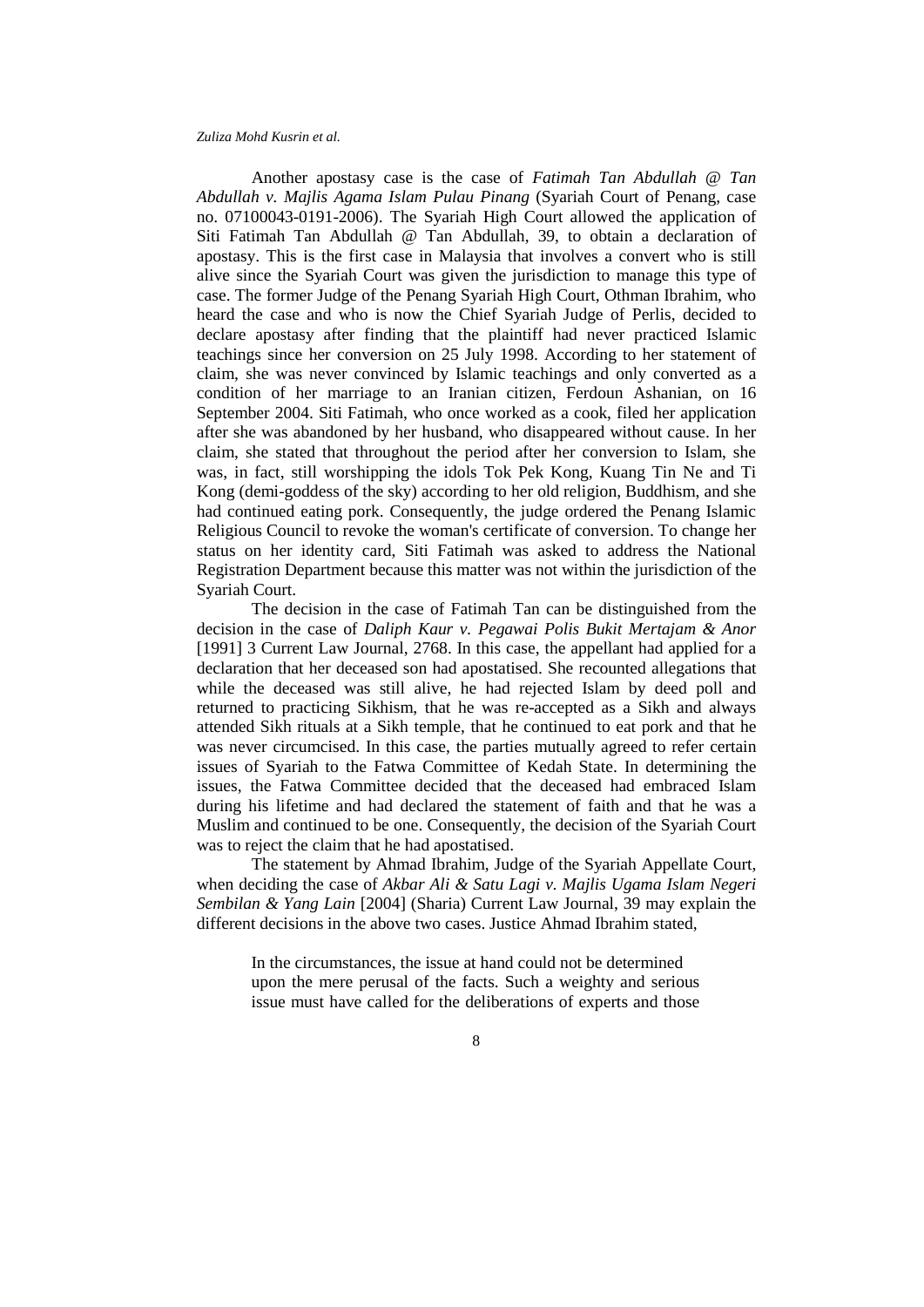with the necessary qualifications and knowledge of the Islamic law. Looking at the tenor of the case, the determination of the issue required the most analytical attention of these experts. In other words, the question of whether a person had renounced the religion of Islam could only be determined upon a meticulous examination of the facts and the Islamic Law and the proper forum to do that is none other than the Syariah Court.

The Syariah Court has exclusive jurisdiction to adjudicate cases of apostasy. For instance, in the case of *Daliph Kaur v. Pegawai Polis Bukit Mertajam* [1991] 3 Malayan Law Journal, 6, the Supreme Court judge Mohamed Yusof held that the only forum qualified to answer the issue of whether the deceased had renounced Islam during his lifetime was the Syariah Court. This decision was confirmed in subsequent cases, such as *Md Hakim Lee v. Majlis Agama Islam Wilayah Persekutuan Kuala Lumpur* [1997] 4 Current Law Journal, 419.

As stated previously, leaving Islam in Malaysia is considered an offence. In the state of Negeri Sembilan, section 119 of the Administration of Islamic Religion (State of Negeri Sembilan) 2003 provides a comprehensive regulation for applications to convert out of Islam. However, this does not mean that conversion out of Islam is permissible in the state of Negeri Sembilan. Such a provision is included in the enactment purely for administrative purposes and to enable the state government to monitor the number of cases of conversion out of Islam. Indeed, the provision merely proposes a comprehensive administrative procedure that assists in the registration of apostasy cases, from the ex-parte application to the Syariah High Court of Negeri Sembilan to leave Islam, to the order of repentance and attendance at counselling sessions at stipulated times. If the appellant remains adamant about maintaining his or her decision to leave Islam, the officer in charge submits a report to the Syariah High Court. Based on this report, the Syariah High Court pronounces the appellant as leaving Islam.

# **FEDERAL LEGAL RESTRICTIONS REGARDING THE PROPAGATION OF NON-ISLAMIC RELIGIONS AMONG MUSLIMS**

Restrictions on the propagation of non-Islamic religions among Muslims are specific. The authority of the state and federal territories governments to restrict the propagation of religion are only enforceable when the said propagation relates to a group of Muslims or occurs in Muslim settlement areas. General propagation among Muslims, such as through writings or electronic media channels, are quite difficult to control under Article 11(4) (Mohammed Imam, 1994). Moreover, the Internet, which is widespread without borders of territory or time, enables the teachings of non-Islamic religions to be accessible to all, including Muslims. To date in Malaysia, the control of information dissemination via the Internet has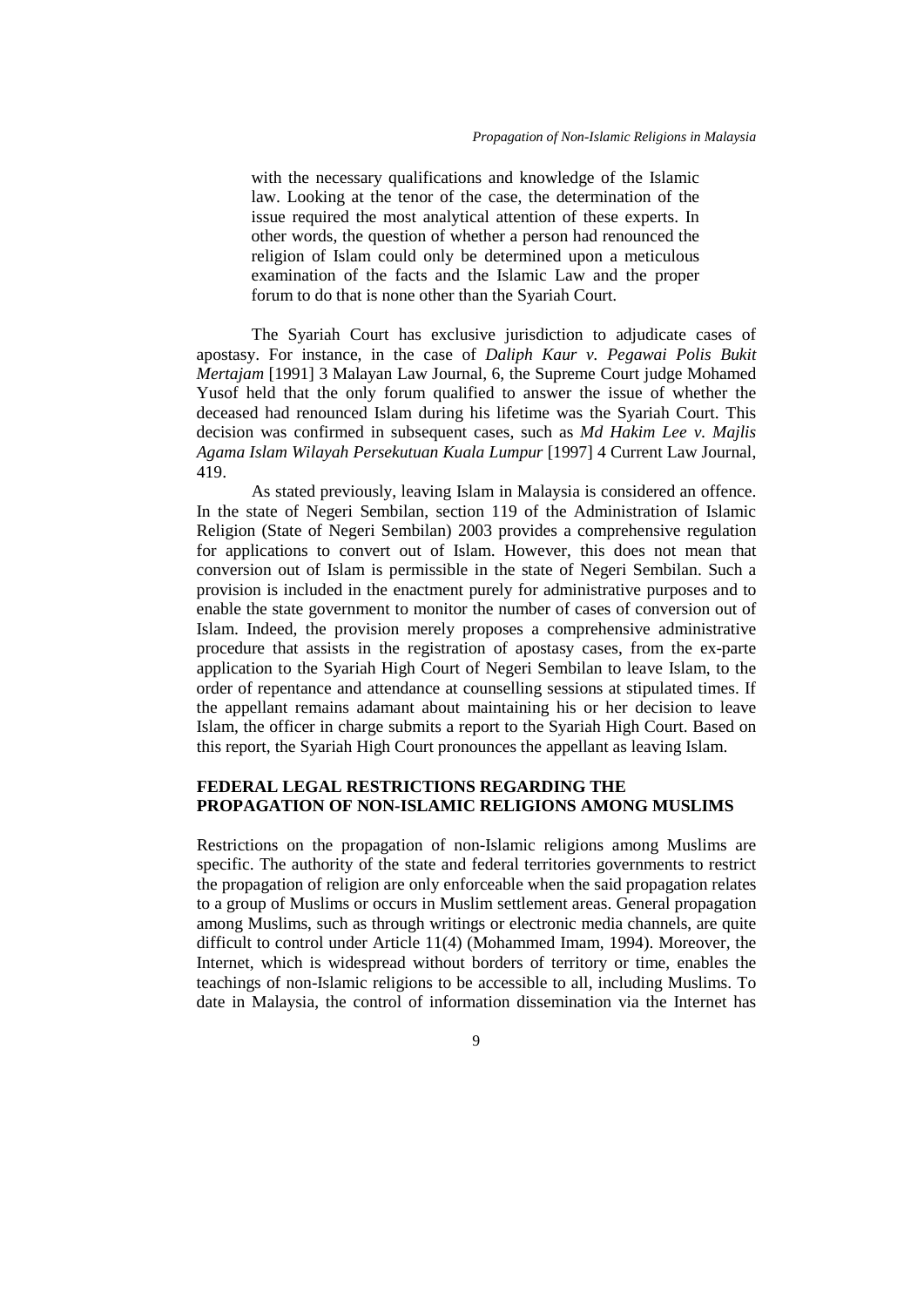only been imposed in matters that interfere with public order or involve defamation. The Ministry of Home Affairs is urged to take strict action against issues of contempt of religion and race, which have become rampant in the cyber world, especially on Facebook, Twitter and YouTube. A member of the Supreme Council of United Malays National Organisation (UMNO) and of the state legislature (Tanjong Tualang), Shahidan Kassim, urged that Facebook be restricted after claims arose that Facebook account holders had used the social media site to insult Islam and Malaysian leaders. He also urged the Malaysian Commission of Communications and Multimedia, the Malaysian Department of Islamic Development or Jabatan Kemajuan Islam Malaysia (JAKIM) and the National Fatwa Council to take action against the Facebook user involved.

As with other rights of basic freedom, freedom of religion, which covers the right to profess, practice and propagate religious teachings as well as to administer religious affairs, is not an absolute right. All of these rights are subject to general laws relating to public order, public health and public morality, as in Article 11(5) of the Federal Constitution. General laws relating to public order are contained in Article 3(a), Ninth Schedule, Federal List and any provisions by the state and federal governments under Article 11(4). Affairs of public health are enshrined in Article 7, Ninth Schedule and Concurrent List. Matters of public morality relate to offences under Article 4(h) of the Federal Constitution. With the exception of matters stated in Article 9, State List, the State government may share jurisdiction with the federal government under Article 11(5) relating to matters of public health and public morality. The federal government has the jurisdiction to impose any reasonable restrictions on any religion or belief to secure public order, health and social morality, even though such restrictions may be seen as restricting the freedom to practice religion. In the case of *Halimatussaadiah lwn. Services Commission* [1982] 2 Malayan Law Journal, 513, Halimatussaadiah was forbidden to wear *purdah* (a face veil) while at work to maintain the public peace. In this case, the court decision to forbid the wearing of a veil while working was not considered to curtail religious practice because the reason was for the sake of public security (Zainur, 1993).

Legal restrictions on the propagation of non-Islamic religions among Muslims in Malaysia are found in both federal and state provisions. Federal legal restrictions may be enforced against both Muslims and non-Muslims, whereas state legal restrictions are only enforceable against Muslims.

#### **LEGAL RESTRICTIONS AT THE FEDERAL LEVEL**

Federal laws contain the basic rights to freedom of speech, to assemble and to form associations as guaranteed by the Federal Constitution. Article 10 of the Federal Constitution states that these freedoms are subject to national interests to avoid any intent, behaviour or action that is believed to, may or will threaten national security. The following examples are laws applicable to all citizens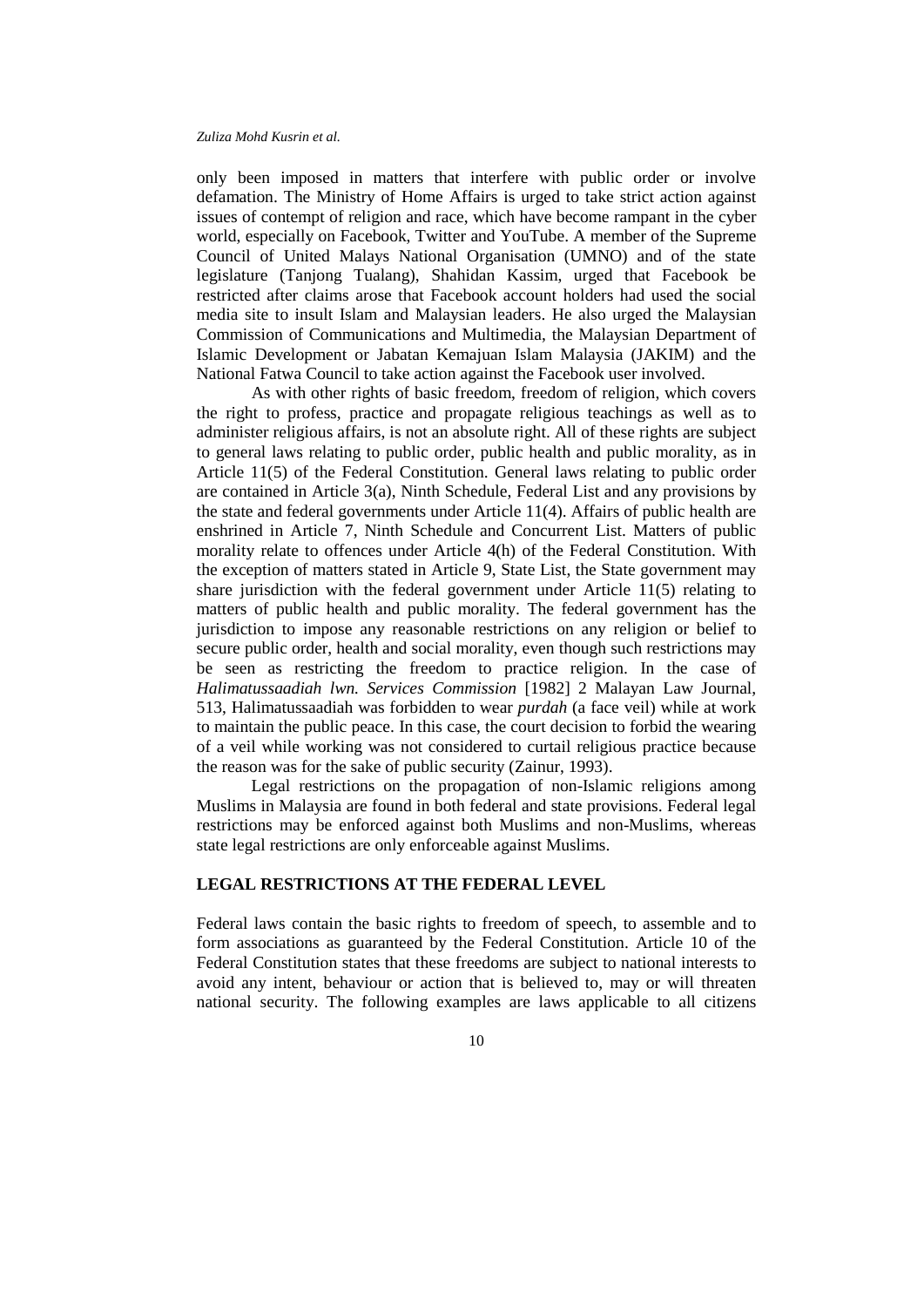regardless of race or religion: the Sedition Act 994 (Revised 1969) (Act 15), the Printing Press and Publications Act 1984 (Act 301), the Societies Act (Act 355), the Internal Security Act 1960 (Act 82), the Police Act 1967 (Act 344) (Revised 1988) and the Penal Code (N.M.B. Chapter 45).

The propagation of a doctrine or religious belief is usually backed and mobilised by an organisation or group. These groups often possess a place for their headquarters or titles to certain property assets. All of these matters are subject to a specific act that also functions to control or restrict activities in opposition to government policies, such as the Societies Act 1966, the Companies Act 1965 (act 125) (Revised 1973) and the Urban and Rural Planning Act 1976 (Act 172). Hence, any religious organisation believed to be a possible threat to public order is banned. For example, on 5 August 1994, the National Fatwa Council decided that the ideology of the Al-Arqam group, as contained in two books titled *Aurad Muhammadiah Pegangan Darul Arqam Sekaligus Menjawab Tuduhan* (Reply to Accusations) and *Manaqib* (Biography) *Sheikh Muhammad bin Abdullah As-Suhaimi,* were deviations from true Islamic teachings. This decision by the National Fatwa Council was gazetted in State Islamic Administration Enactments in Malaysia (Ahmad Fauzi, 2005).

Religious propagation through publications or pamphlets that may adversely affect national harmony is controlled through several acts. For example, The Ministry of Home Affairs is vested with the authority to ban any publications that may threaten national security. In the case of *Menteri Dalam Negeri v. Jamaluddin bin Othman* [1989] 1 Malayan Law Journal, 418, Jamaluddin was detained under the Internal Security Act (ISA) 1960 for propagating the Christian faith among Muslims. The High Court directed his release based on the fact that a person cannot be detained under ISA for his religious beliefs and for propagating those beliefs to Muslims. The Minister of Home Affairs unsuccessfully appealed the decision in the Supreme Court. The Honourable Judge of the Supreme Court, Hashim Yeop Sani, stated,

We do not think that mere participation in meetings and seminars can make a person a threat to the security of the country. As regards the alleged conversion of six Malays, even if it was true, it cannot in my opinion by itself be regarded as a threat to the security of the country […].

According to Pawancheek Marikan, if the decision in the case of Jamaludin bin Othman were to be assessed in detail, it could be understood that the court directed his release because the authority had misused the Internal Security Act to detain him. Further, Abdul Aziz Bari disagreed with the view that Article 11 of the Federal Constitution provides absolute freedom of religion to Muslims in Malaysia (Abdul Aziz Bari, 2005b: 263–267). This was proven in the case of *Kamariah Ali & Yg. lain v. Kerajaan Negeri Kelantan & Satu Lagi*,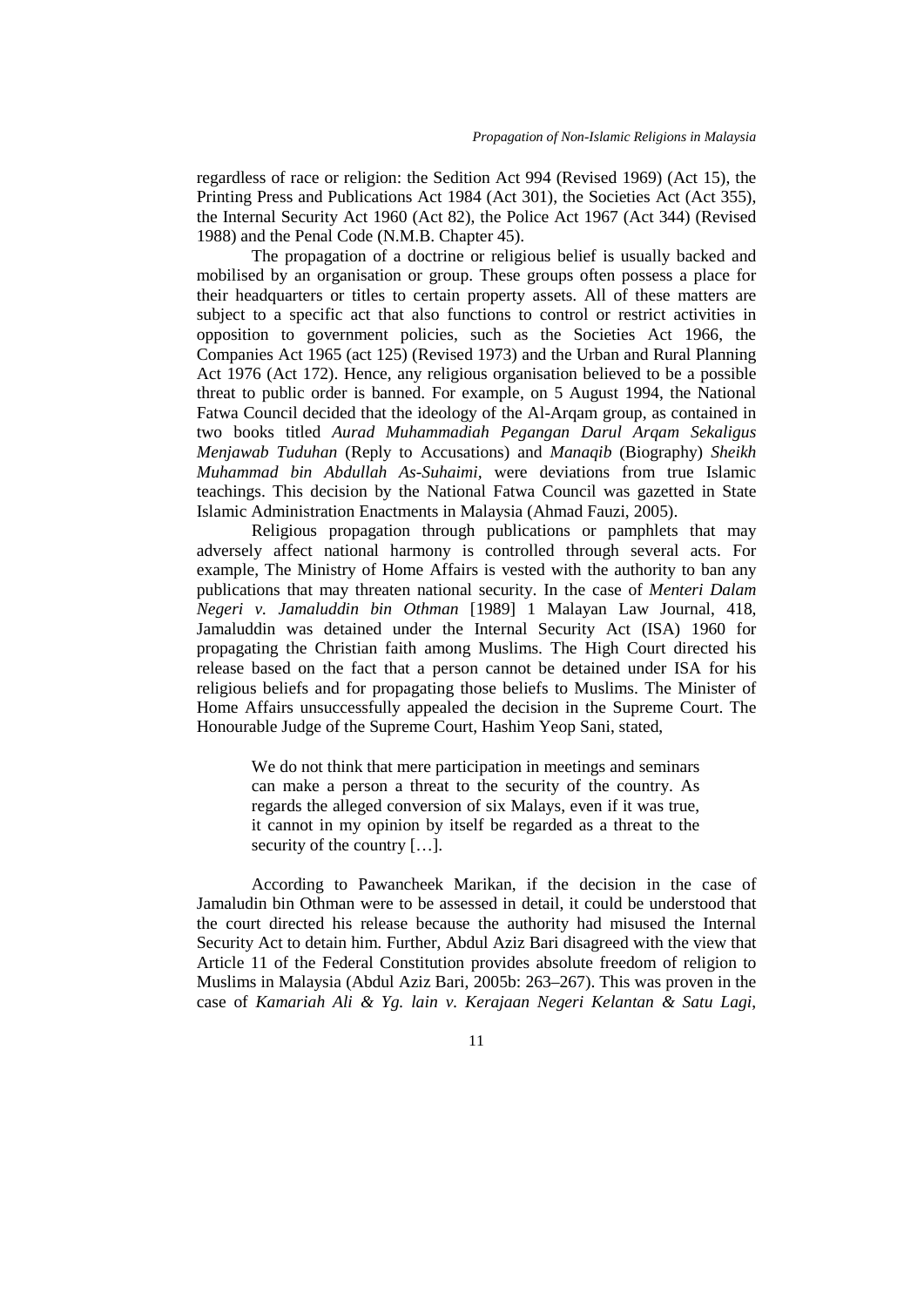[2004] CLJ, 2768, who had to accept punishment from the Syariah Court as a result of their conversion out of Islam.

In the case of *Ahmad Yani b. Ismail & Anor. v. Ketua Polis Negara & 3 Ors* [2004] 5 All Malayan Report, 571, the appellants challenged the validity of their detention under the Internal Security Act (ISA) and argued that the exercise of the Minister's authority under the ISA had the effect of curtailing their rights that were guaranteed under Article 11 of the Federal Constitution. The appellants argued that in light of Article 11 of the Federal Constitution, Article 149 (under which the ISA order was passed) could not legitimise actions taken under the ISA to curb their constitutional rights under Article 11. The learned judge said she found this argument fallacious because the Minister must have formed the opinion that the activities of the appellant did not fall within the limits of "professing and practising the religion." She further found that clause (4) of the Article, in permitting Federal Law to control or restrict the propagation of any religious doctrine or belief among persons professing the religion of Islam, clearly evinced the intention that the right accorded under Article 11 was not absolute.

Regarding publications, sections 5, 6, 7 and 9 of the Printing Press and Publications Act 1984 (Act 301) vests authority in the Ministry to issue any licence for the printing, publishing or import of any newspaper or the authority to control any banned publication. In the case of *Titular Roman Catholic Archbishop of Kuala Lumpur v. Menteri Keselamatan Dalam Negeri* [2008] 9 Current Law Journal, 507, the Kuala Lumpur High Court decided on 31 December 2009 that the government ban on the use of the word "Allah" by the Catholic Herald was unconstitutional, a decision that favoured the Catholic Church. The case is still being appealed in the Appeal Court.

The Penal Code (N.M.B. Chapter 45) contains provisions that protect religions, such as the offence of endangering and polluting places of worship with the intention of humiliating a religion (Section 295 Penal Code); the offence of disturbing a religious gathering that is legally performing a religious ceremony (Section 296 Penal Code); the offence of trespassing or damaging places of burial (Section 297 Penal Code); the offence of mentioning words with the intent to hurt the religious sensitivities of a person (Section 298 Penal Code) and the offence of causing disharmony, disunity or feelings of antagonism, mutual hatred or bad intentions or endangering the preservation of harmony or unity based on religious reasons (Section 298A Penal Code).

In the case of *Mamat Bin Daud & Ors lwn Government of Malaysia* [1988] 1 Malayan Law Journal, 119, it was stated that the provision of section 298A of the Penal Code (NMB Chapter 45) covers all acts or behaviour of a Muslim, Hindu, Buddhist or Christian. Further, the acts or behaviour mentioned in section 298A must be related to a practice or the purpose of a practice for a religion.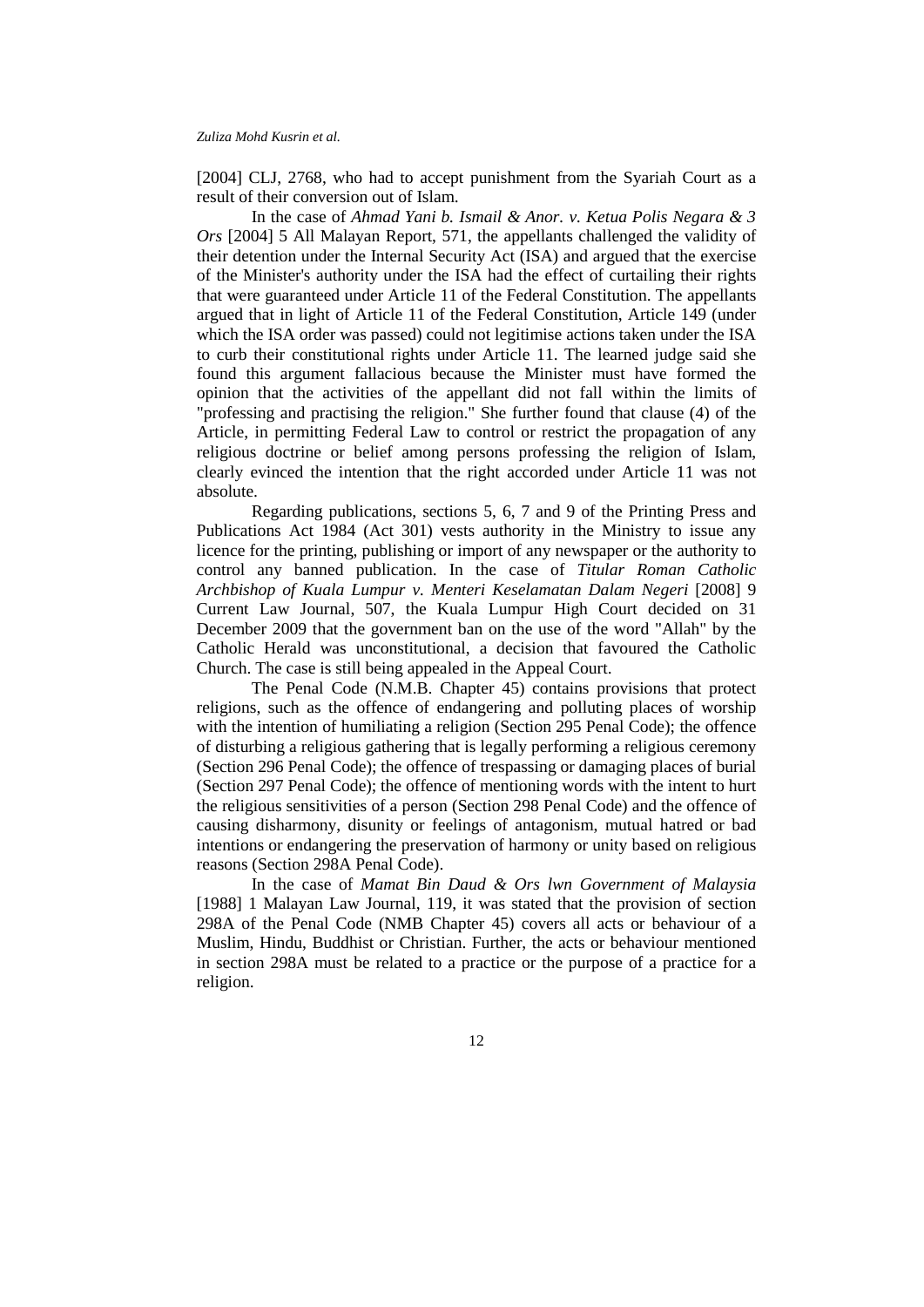# **STATE LEGAL RESTRICTIONS ON THE PROPAGATION OF NON-ISLAMIC RELIGIONS AMONG MUSLIMS**

Under state law, state governments are vested with the authority to control any religious activity among Muslims by virtue of the Syariah Administration Enactment and Syariah Criminal Offences Enactment. Article 11(4) of the Federal Constitution has given the state authority through the State Legislature to enact laws to control the propagation of non-Islamic religions or beliefs to Muslims. Section 5 of the Syariah Criminal Offences (Federal Territories) Act 1997 (Act 559) is related to the prohibition of propagating religious doctrine as follows:

Any person who propagates a doctrine or religious belief other than an Islamic doctrine or religious belief among Muslims is deemed to have committed a wrongful act, which if convicted may be fined an amount not exceeding three thousand ringgit or be imprisoned for not longer than two years or both.

This means that a state government has the authority to restrict the propagation of any religion, creed, ideology or even belief that represents partially non-Islamic teaching in the form of films or video or any publication material in writing or picture/graphic form with the intent and purpose of publicising an ideology or belief other than Islam. At present, most of the states, such as Perlis, Johore, Kedah, Kelantan, Negeri Sembilan, Pahang, Perak, Selangor, Terengganu and Malacca, have exercised their powers through their state enactments to legislate laws relating to the control of non-Islamic religion among Muslims in their respective states. Kelantan was the earliest state to do so in 1981, and Johore was the last, in 1991. However, the states of Penang, Sabah and Sarawak do not have such an enactment. State legal provisions are as follows:

- 1. Control & Restriction of the Propagation of Non-Islamic Religion (Johore) Enactment 1991 (Enactment 12/1991);
- 2. Control and Restriction of the Propagation of Non-Islamic Religion (Kedah) Enactment 1988 (Enactment 11/1988);
- 3. Control and Restriction of the Propagation of Non-Islamic Religion (Kelantan) Enactment 1981 (Enactment 11/1981);
- 4. Control and Restriction of the Propagation of Non-Islamic Religion (Malacca) Enactment 1988 (Enactment 1/1988);
- 5. Control and Restriction of the Propagation of Non-Islamic Religion (Negeri Sembilan) Enactment 1991 (Enactment 9/1991);
- 6. Control and Restriction of the Propagation of Non-Islamic Religion (Pahang) Enactment 1989 (Enactment 5/1989);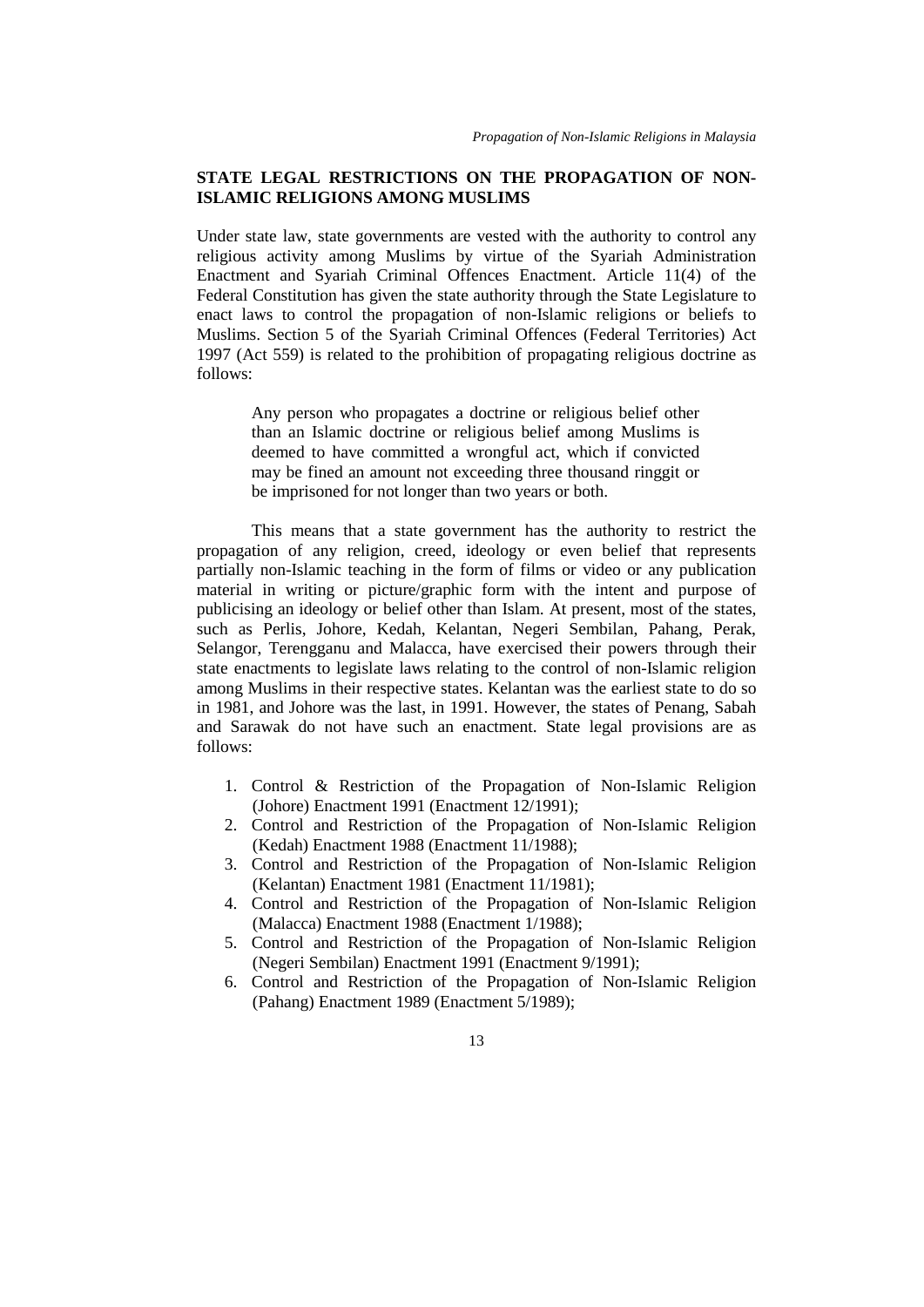- 7. Control and Restriction of the Propagation of Non-Islamic Religion (Perak) Enactment 1988 (Enactment 10/1988);
- 8. Control and Restriction of the Propagation of Non-Islamic Religion (Selangor) Enactment 1988 (Enactment 1/1988); and
- 9. Control and Restriction of the Propagation of Non-Islamic Religion (Terengganu) Enactment 1980 (Enactment 1/1980).
- 10. Control and Restriction of the Propagation of Religious Doctrine which is Contrary to the Religion of Islam (Perlis Enactment No. 6 of 2002).

The discussion in this article refers to the provision of the Control and Restriction of the Propagation of Non-Islamic Religion (Selangor) Enactment 1988. There are six types of wrongful acts identified in the Control Enactment of Non-Islamic Religion related to Islam. First, section 4(2) is the offence of persuading, influencing or instigating a Muslim to change his beliefs, for which the punishment is a fine not exceeding RM10,000, imprisonment not longer than one year or both. There was a case in Pahang of a criminal charge against a non-Muslim for an offence in violation of the control enactment. In the case of *Public Prosecutor v. Krishnan a/l Muthu* (Magistrate Case No. MA-83-146-2002), the defendant threatened the complainant to convince him to abandon Islam and embrace Hinduism. The complainant was also asked to swear in a Hindu temple and was hindered from praying as a Muslim. Two charges were made against the defendant in a Magistrates Court, and he was found guilty. The accused was fined RM2,000 under Section 325 of the Penal Code. He was also convicted under Section 4(2)(i) of the Control and Restriction (Propagation of Non-Islamic Religion) Pahang Enactment 1989, imprisoned for 20 days and fined RM1,500.

Second, Section 5 relates to the offence of exposing a Muslim minor under the age of 18 to non-Islamic influence. The punishment is a fine not exceeding RM10,000, imprisonment for a maximum of one year or both. Cases relating to this section often arise when custody is given to a non-Muslim mother or father on the condition that the non-Muslim parent will not influence the child with religious teachings other than Islam. However, cases such as these are difficult to monitor because children are easily influenced by the behaviour of persons who are closest to them.

Third, Section 7 relates to the offence of sending or delivering any publication or material concerning a non-Islamic religion to a Muslim, which is punishable by a fine not exceeding RM3,000, imprisonment for a maximum of three months or both.

Fourth, Section 8 relates to distribution in a public place of non-Islamic religious publications to Muslims. The federal and state governments have the authority to restrict the distribution of any Malay translation of pamphlets, tapes or recordings of Christian teachings, including the Bible, in Peninsular Malaysia. Any translation of the Bible in Malay is required to have printed on the cover the phrase "Not for Muslims." Hence, there are precedents of Christian religious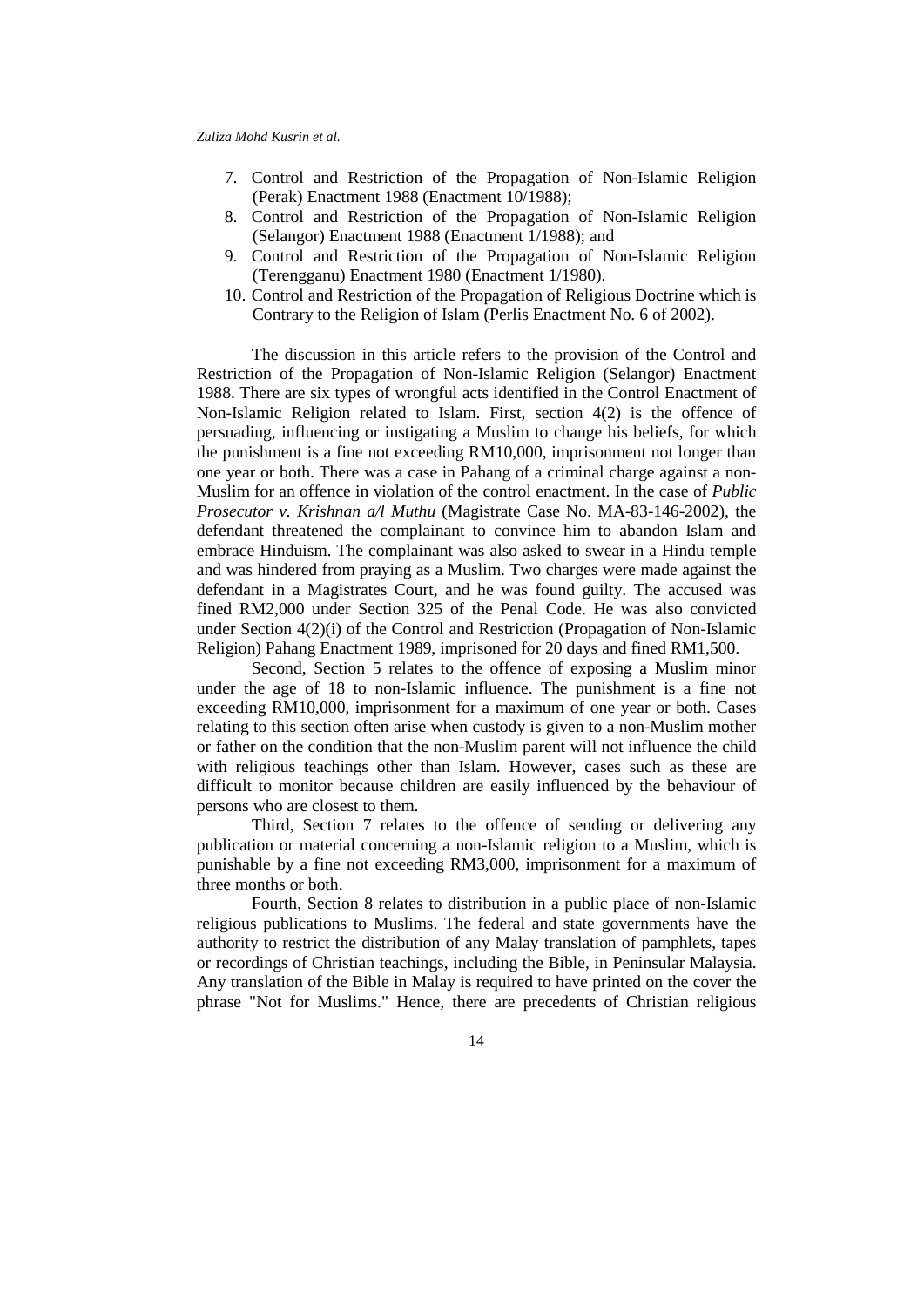books translated into Malay and Iban and other indigenous languages of Sarawak and Sabah being banned. In January 2008, two-thirds of the Bibles brought in by Juliana Nicholas, a Christian missionary from the Philippines, were confiscated by the Customs Department at Kuala Lumpur International Airport (KLIA). However, Nicholas was later able to reclaim them on the grounds that the Bibles were for the use of the church (Suara Rakyat Malaysia [SUARAM], 2009: 118).

Fifth, Section 9(1) relates to the offence of using specific words listed in Part 1 of the Schedule of the enactment in publications or writings, ideas, acts or activities by linking them to a non-Islamic religion. This section explains that it is an offence for a person to use any words that should not be associated with a non-Islamic religion in any published writing, public speech or statement directed at an assembly. Among these words are *Allah, firman Allah, ulama, hadis, Kaabah, Ilahi, Rasul* and *imam*. The use of these words is seen as an intention to relate or describe a fact, belief, idea, concept, act, activity or matter concerning or related to Islam to any non-Islamic religion. If convicted under this section, a person may be fined an amount not more than RM1,000, imprisoned for a maximum of six months or both. An example of such an act is the Herald Catholic Weekly's decision to use the word Allah in an edition of their weekly paper even after the publication had been suspended for the same offence once before. The action of the Herald was clearly in violation of the Control and Restriction Enactment on the propagation of non-Islamic religion among Muslims. Sixth, Section 9(2) relates to the use of Arabic phrases that relate to Islam, and that are listed in Part II of the Schedule, in any publication or writing, idea, act or activity by associating it with a non-Islamic religion. This action is punishable by a fine not exceeding RM1,000. The phrases are *Subhanallah, Alhamdulillah, Lailahaillallah, Walillahilhamd, Allahu Akbar, Insyaallah, Astaghfirullahal Azim, Tabaraka Allah, Masyaallah* and *Lahaula Walaquata Ilabillahilaliyil Azim.*

## **CONSTRAINTS ON LEGAL IMPLEMENTATION**

The implementation of laws that control the propagation of non-Islamic religions among Muslims is very difficult. Although the legal provisions seem adequate and appropriate, their enforcement is subject to jurisdictional issues involving Islam, the Syariah Court and non-Muslims. At the state level, the issue is that legal enforcement applies only to Muslims because the Syariah Court cannot prosecute non-Muslims. This is so despite the fact that in all issues related to contempt for or vilification of Islam, the crime is usually perpetrated by non-Muslims. This situation was evidenced in the case of *Abdul Rahim bin Bahaudin* [1989] 1 Malayan Law Journal, 418, in which the High Court of Kedah issued an order prohibiting the Syariah Court from trying the applicant, who was charged with distributing pamphlets of the Ahmadi group, following acknowledgment by the Kedah legal adviser that the applicant was not a Muslim. Thus, the Syariah Court had no jurisdiction over him.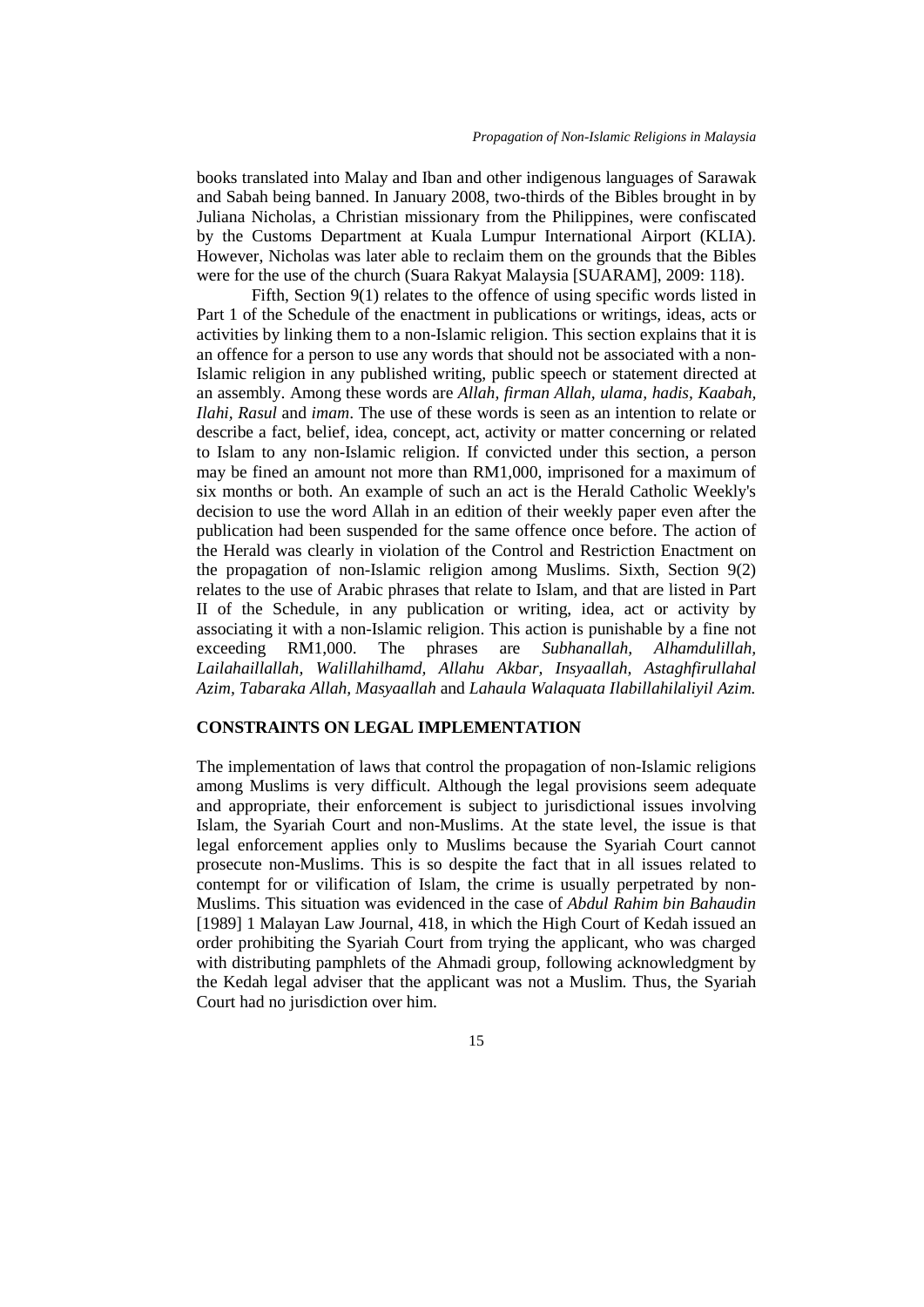However, there has been one such case tried in the Syariah Court: the case of *Public Prosecutor v. Krishnan a/l Muthu* (Magistrate Case No-83-146- 2002). According to Jamil Khir Baharom, Minister in the Prime Minister's Department, the legal provisions become meaningless without enforcement. He also commented that many people in Malaysian society do not realise the existence of this legislation although it has been gazetted since 1980. Hence, Zainul Rijal, President of the Syariah Lawyers of Malaysia, urged that the issue of legal enforcement be resolved immediately. Enforcement of the enactment requires police action, not religious enforcement as is the case with other Syariah criminal offences, such as that of close proximity (*khalwat*), not fasting during Ramadan or absence from Friday prayers. This is because the issue of the propagation of non-Islamic religions among Muslims involves non-Muslims committing an act that is believed to desecrate the Islamic religion. Legal enforcement is not intended to be punitive but rather to create fear in like-minded non-Muslims and, thus, to indirectly deter the phenomenon of the propagation of non-Islamic religions among Muslims (Zainul Rijal, 2009).

With regard to enforcement, Shamrahayu comments that it should no longer be an issue as the State Legislature has passed the Syariah Criminal Procedure laws. In addition, religious law enforcement officers have been equipped with Syariah Criminal Law Enforcement Guidelines through the State Islamic Law Department Director's Permanent Order. With these two instruments, the religious enforcement officers have strong legal support for authority and the enforcement procedure. However, past arrests and prosecutions have failed due to technical problems. Religious enforcement officers have overlooked a number of procedures or guidelines stipulated by the law in the performance of their duties. Arrests and prosecutions in such cases require skill and prompt action by law enforcement officers. Thus, oversight of these important matters will result in the prosecution failing in court (Shamrahayu, 2011).

#### **CONCLUSION**

Legal provisions in Malaysia, in terms of federal and state laws, appear to justify the need for Islam to be a given a higher status than other religions based on the historical factors of Islamic law in Malaya, the recognition of Islam as the Federal religion and other provisions that must be interpreted in harmony with Islamic law. Hence, Malay Rulers, with the authority and role as preservers of the status of Islam bestowed upon them as Heads of the Islamic Religion, have given their assent to passing the Control Enactment of Propagation of Non-Islamic Religion among Muslims. Existing provisions relating to control of the propagation of non-Islamic religion among Muslims in Malaysia, whether at the federal or state level, are sufficient to preserve the status and sanctity of Islam. The existence of the state's control of non-Islamic religion means that the act of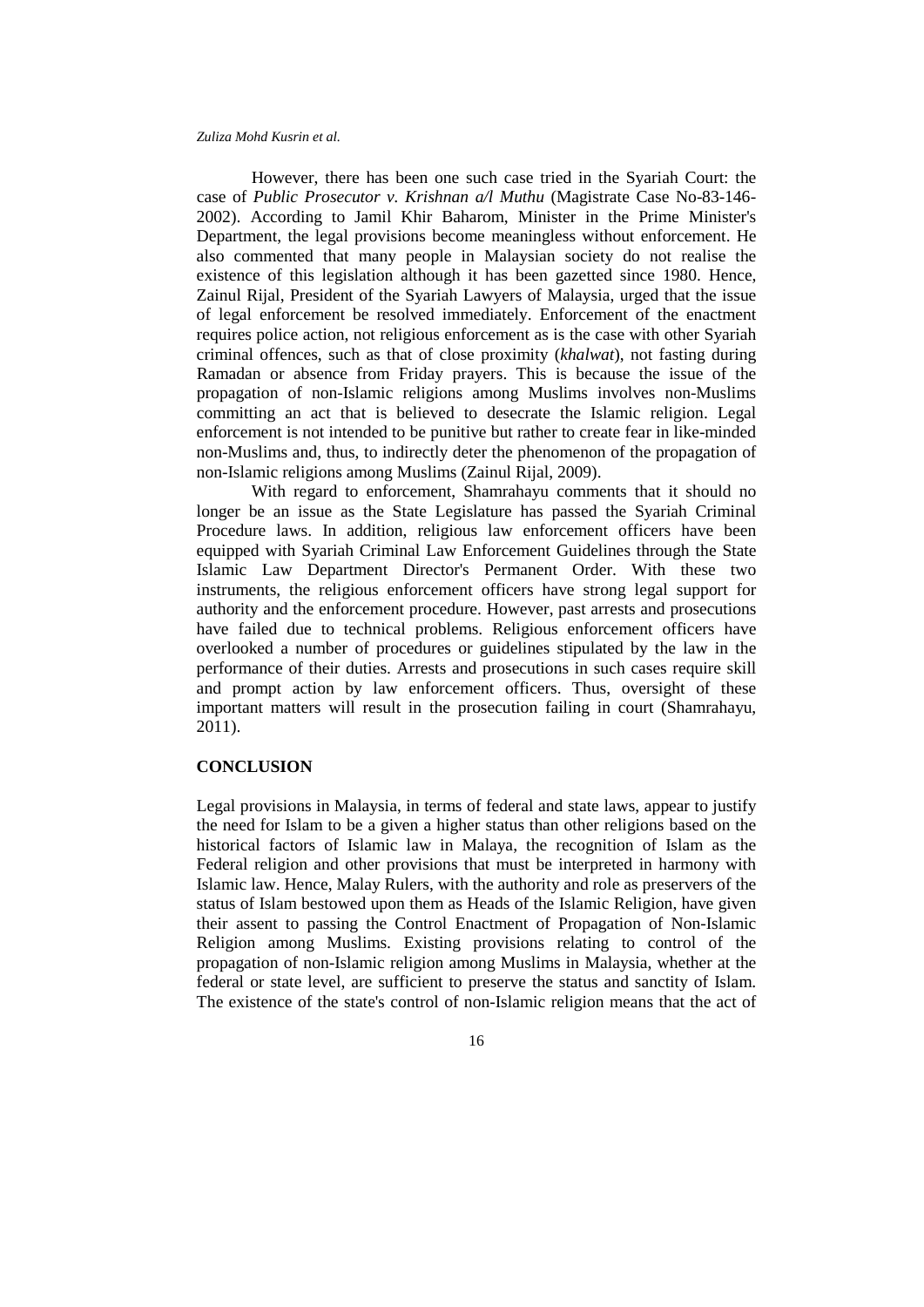apostasy or conversion out of Islam is not an absolute right, as some people have understood it to be in reading the provision of Article 11 of the Malaysian Federal Constitution.

However, the issue of court jurisdiction limits the implementation of these laws to Muslims only, with the exception of bearing witness (*bayyinah*) by non-Muslims, as in Nyonya Tahir's case [2006] vol. xxxi Part II Jurnal Hukum, 221. The jurisdiction of the Syariah Court is limited to adjudicating matters involving Muslims only. However, this issue does not arise in relation to federal law because the federal court has jurisdiction over both Muslims and non-Muslims. To date, however, there has been only one such case tried, that of *Public Prosecutor v. Krishnan a/l Muthu* (Magistrate Case No. MA-83-146- 2002), in which the prosecution succeeded in achieving a conviction for the crime of propagating a non-Islamic religion among Muslims.

## **REFERENCES**

- Abdul Aziz Bari. 2010. Islam dalam Perlembagaan Malaysia: Cabaran dan pengukuhan. Paper presented at National Conference of Syariah and Law, Universiti Sains Islam Malaysia, Negeri Sembilan, Malaysia. 2‒3 November.
- \_\_\_\_\_\_. 2005a. *Islam dalam Perlembagaan Malaysia*. Kuala Lumpur: Intel Multimedia Publication.
- \_\_\_\_\_\_. 2005b. "Freedom of religion in Malaysia: It is not complicated". *Law Reform* 263‒269.
- *Agendadaily (Insight News)*. 2011. Titah Raja Nazrin di Kongres Majlis Agama Islam Negeri Seluruh Malaysia. http://agendadaily.com/Analisa/titahraja-nazrin-di-kongres-majlis-agama-islam-negeri-seluruh-malaysia.html/ (accessed 16 January 2012).
- Ahmad Fauzi Abdul Hamid. 2005. The banning of Darul Arqam in Malaysia. *Review of Indonesian and Malaysian Affairs* 39(1): 87–128.
- Ahmad Ibrahim and Ahilemah Joned. 2007. *Sistem undang-undang di Malaysia*. Kuala Lumpur: Dewan Bahasa dan Pustaka.
- A. Samad Ahmad. 1979. *Sulalatus Salatin (Sejarah Melayu)*. Kuala Lumpur: Dewan Bahasa dan Pustaka.
- Haron Daud. 1989. *Sejarah Melayu: Satu kajian daripada perspektif persejarahan budaya*. Kuala Lumpur: Dewan Bahasa dan Pustaka.
- Ismail Hamid. 1991. *Masyarakat dan budaya Melayu*. Kuala Lumpur: Dewan Bahasa dan Pustaka.
- Liaw, Y. F. 1976. *Undang-undang Melaka*. Singapore: The Hague-Martinus Nijhoff.
- Mohd Salleh Abas. 1986. *Constitution of Malaysia: Further perspective and development.* Singapore: Oxford University Press.